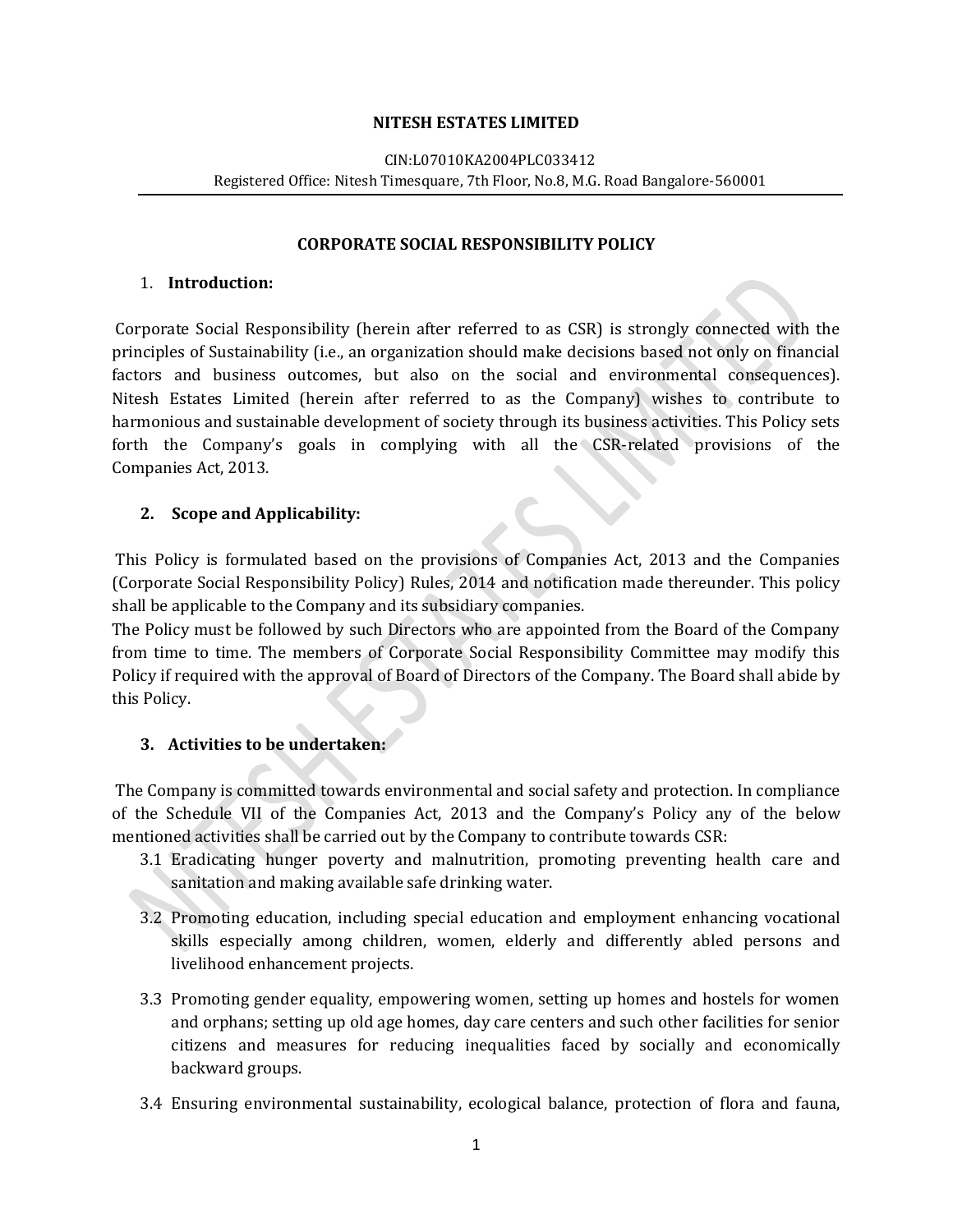animal welfare and agro forestry, conservation of natural resources and maintaining quality soil, air and water.

- 3.5 Protection of national heritage, art and culture including restoration of buildings and sites of historical importance and works for art; setting up public libraries, promotion and development of traditional arts and handicrafts.
- 3.6 Measure for benefit of armed forces veterans, war widows and their dependents.
- 3.7 Training to promote rural sports, nationally recognized sports, Paralympic sports and Olympic sports.
- 3.8 Contribution to the prime minister's national relief fund or any other fund set up by the central govt. for socio economic development and relief and welfare of the schedule caste, tribes, other backward classes, minorities and women;
- 3.9 Contributions or funds provided to technology incubators located within academic institutions which are approved by the central govt.
- 3.10 Rural development projects and slum area development.

## **4. CSR Committee:**

The Company's Corporate Social Responsibility Committee shall be constituted in accordance with the provisions of the Companies Act, 2013 and the terms of reference, powers and functions covered under this Policy shall be adhered by the Committee.

The Committee shall ensure that the Policy & Practices in the Company reflect the highest standards of corporate governance and facilitate necessary compliances and appropriate disclosures periodically.

- 4.1 Composition of the Committee
	- -The Committee shall be constituted with three directors with at least one independent director.
	- -The Board may nominate the members from time to time and the tenure of the membership shall be based on the tenure of the directorship in the Company.
- 4.2 Committee Meetings
	- -The CSR Committee shall meet to recommend the CSR activities to be undertaken and also recommend the funds to be allocated toward such activities.
	- -The quorum for the meeting shall be two members personally present.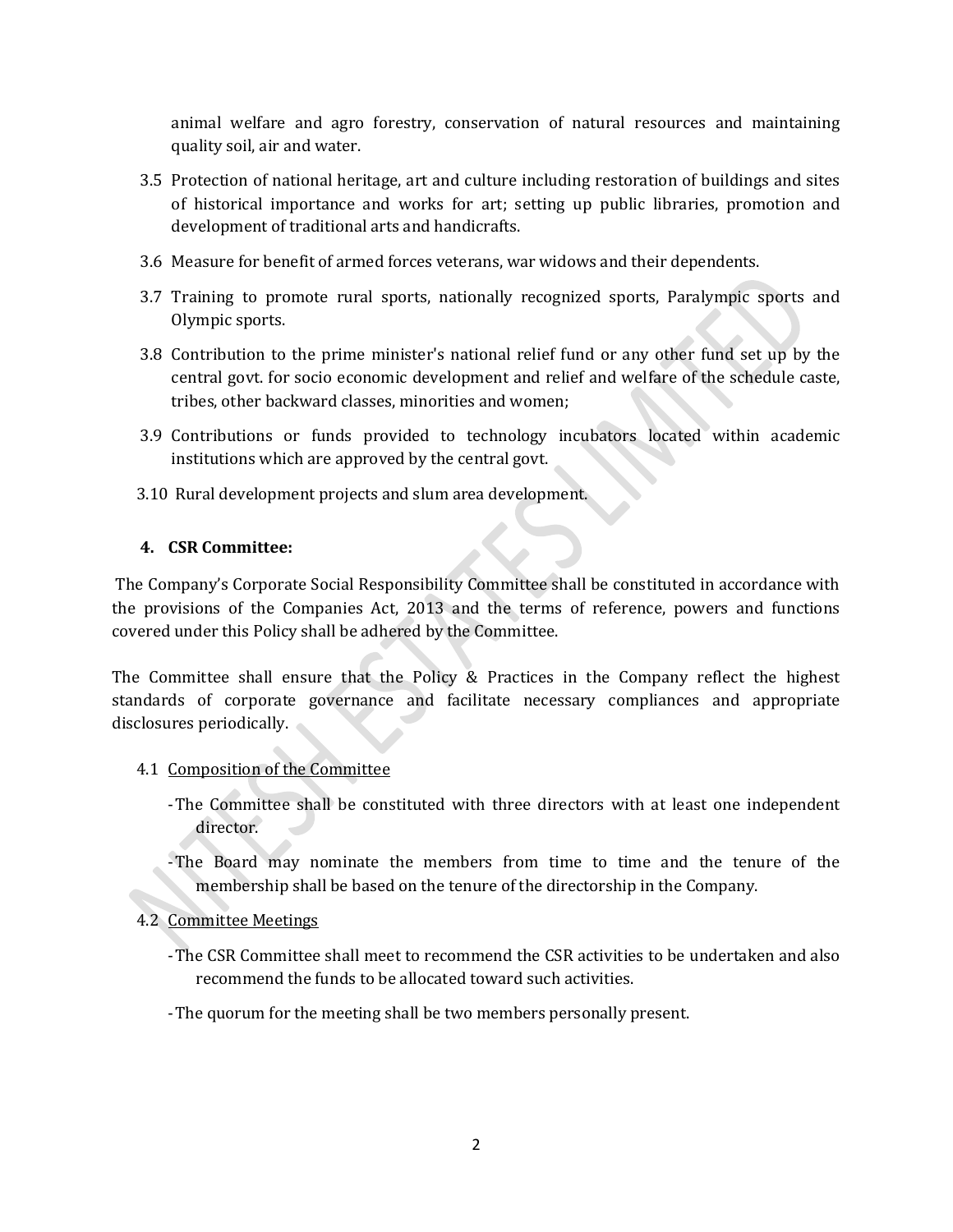- 4.3 Functions and Powers of the Committee:
	- -The Committee shall institute a transparent monitoring mechanism for implementation of the CSR projects or programs or activities undertaken by the Company.
	- -The Committee shall be responsible to recommend to the Board the CSR projects or activities to be undertaken by the Company from time to time
	- -To review the activities or track record of the agencies or trust or NGO before contributing towards CSR to such agencies or trusts or NGO.
	- -To recommend amount to be spent towards CSR activities based on the average net profit of the Company
	- -Monitor and review CSR projects or programs from time to time.
	- -Such other functions as may be imposed by the Board.

### **5. Execution of CSR Projects or Programs :**

### 5.1 Outsourcing to External Trust or NGO:

The Company may make arrangements with Registered Trust or registered society or a company established under Section 8 of the Companies Act, 2013 or any Non-Governmental Organization organized for the principal purpose of carrying out CSR activities and, if so, the Company shall conduct the agreed upon CSR activity(ies)with such external organization.

### 5.2 Collaboration with other Body Corporate:

The Company may have collaboration with other companies for undertaking CSR projects or programs in such a manner that the CSR Committees of the both companies are in a position to report separately on such activities or programs in accordance with their respective CSR Policies.

### 5.3 Management to conduct CSR Programs or project:

The Company may with consultation with CSR Committee shall decide on the projects or programs carried out under this policy and shall conduct such projects or programs individually.

# **6. Allocation of funds towards CSR**

- 6.1 The Company shall contribute for CSR activities at least two percent (2%) of its average net profit earned during three immediately preceding financial years in every financial year.
- 6.2 In case, there is no sufficient profit in any financial year the Company may not allocate funds for CSR purpose in such financial year.
- 6.3 Based on the profits earned the Board of Directors may allocate for CSR activities more than two percent of the net profit earned during three immediately preceding financial year but shall not exceed 5 percent (5%) of the average net profit.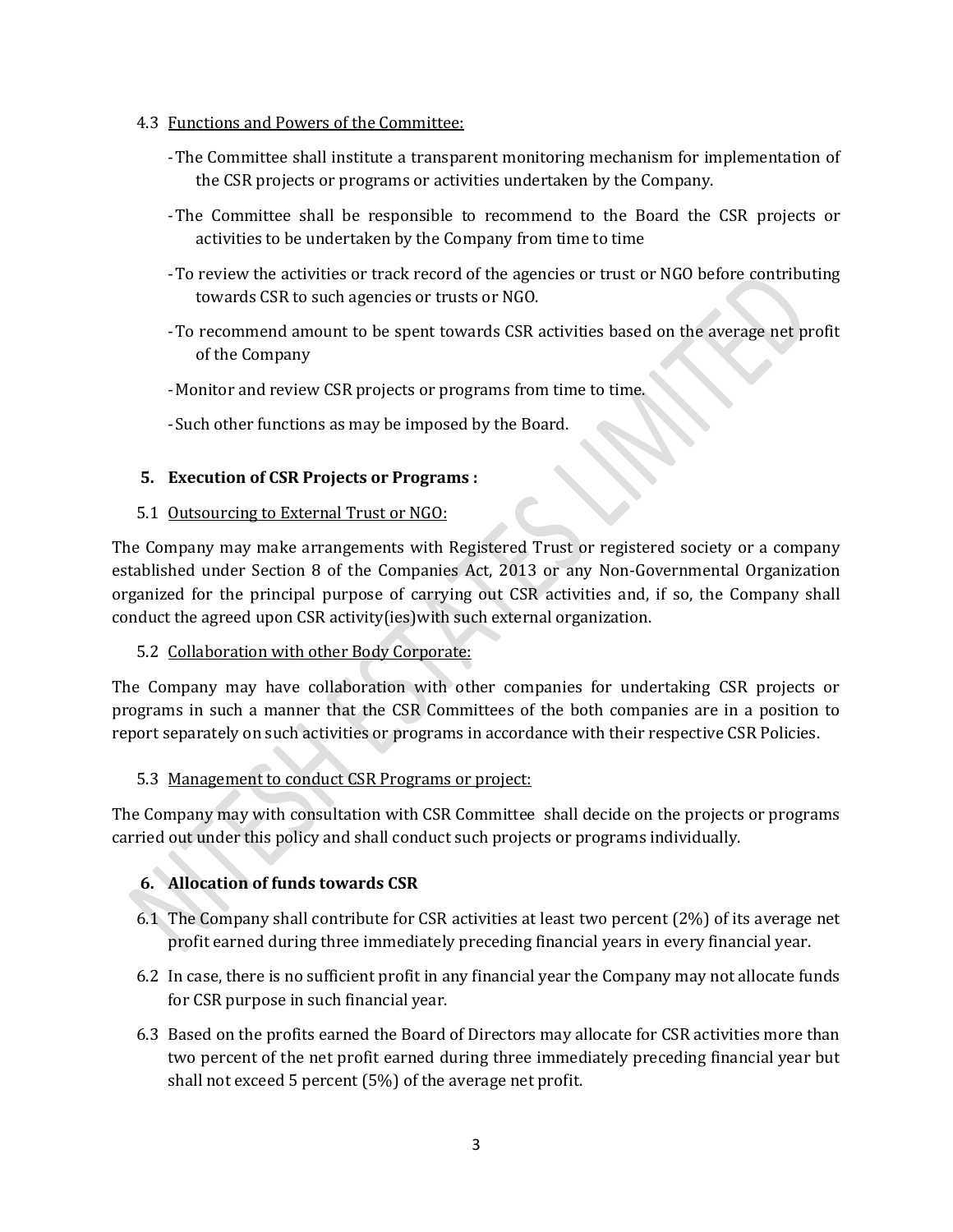## **7. CSR Expenditure**

The amount allocated for the purpose of CSR projects/programs decided by the Board, shall be spent only for the purposes/activities mentioned under this Policy. If the Company arrives at any surplus from the activities conducted under this Policy, such amount shall not be considered as business profit. Such surplus should be utilized for the purpose of other CSR activities under this Policy only.

# **8. Computation of Net Profit:**

The net profit for the purpose of CSR spending shall be computed in accordance with the provision of Section 198 of the Companies Act, 2013.

# **9. Organizational Responsibilities:**

The Board of Directors shall periodically review the performance of the CSR Committee, at least annually to ensure it is operating efficiently and recommend any changes if necessary. The Board shall monitor the implementation of every project taken up by the Company including evaluation of the projects by an outside agency. And give due consideration to laws and regulations, the provisions of the Companies Act, 2013, and any other applicable laws, as appropriate.

## **10. Management Commitment:**

The Board of Directors of the Company and subsidiary companies and the management team shall be committed to developing impactful CSR programs/projects to contribute to a harmonious and sustainable development of society and to encourage Company employees and their families to participate in such programs/projects to transform their local communities.

# **11. Reporting:**

The Company shall prepare an annual report containing all the particulars of activities conducted during such financial year where the activities have been under taken. The annual report shall be in the format given in Annexure I to the Policy.

The Board of Directors must in its Report to the Shareholders disclose by way of a detailed report the composition of the CSR Committee, a description of the programs/projects initiated and implemented, ongoing status and impact of the CSR activities proposed and undertaken by the Company along with the accounts and accounting treatment thereof.

# **12. Information Dissemination:**

The Company shall disclose the content of this Policy on the Company's Website.